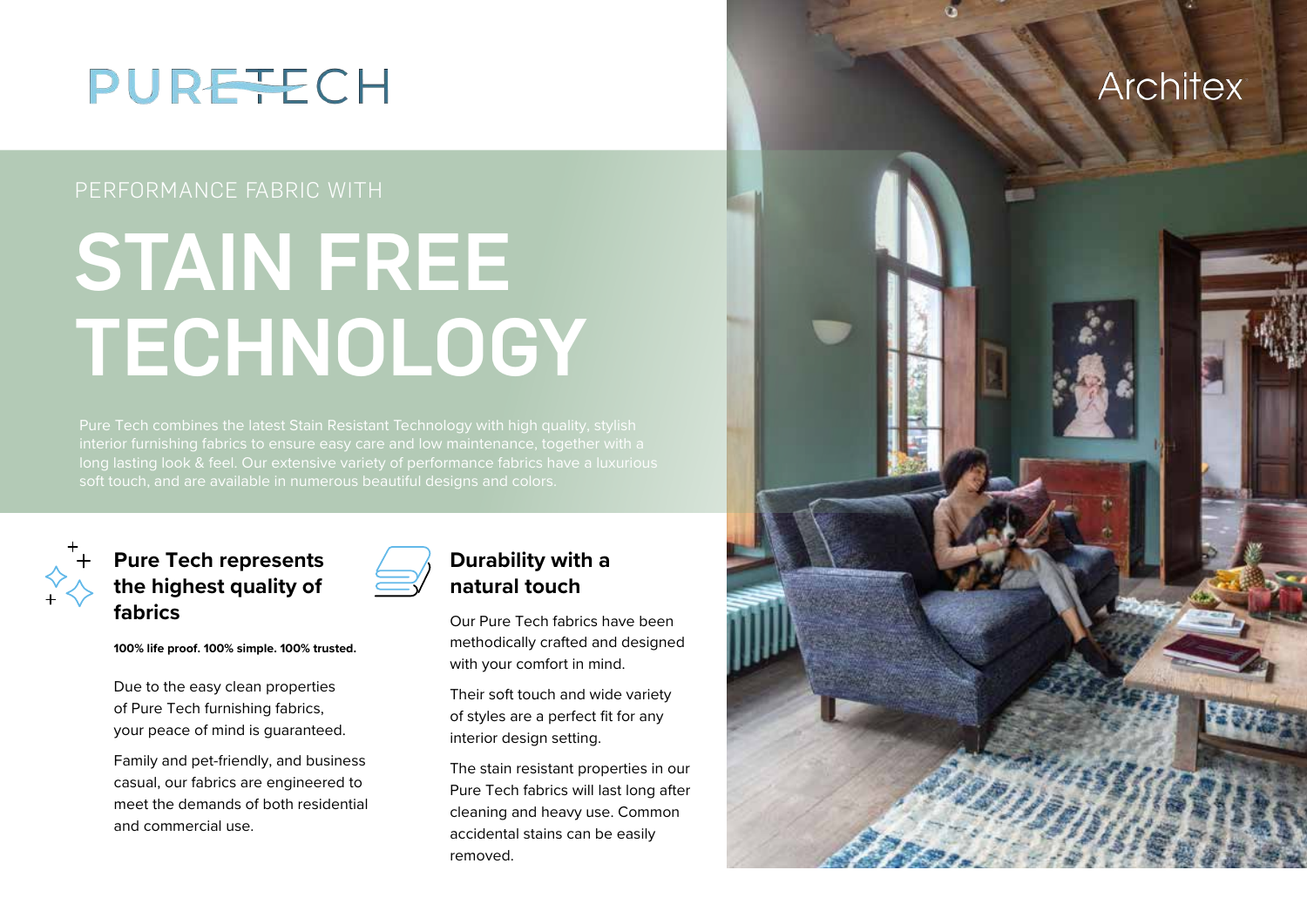**Our fabrics are easy to clean, stain after stain, wash after wash. There are simple steps to follow when cleaning Pure Tech fabrics:** 

#### **1. DON'T PANIC!**

For stains like mud, ketchup, lipstick or silly putty, you'll need to get a teaspoon. Remove all stain residue with the edge of the teaspoon or a flat utensil. For other stains like pen or coffee, you won't need to do this.

#### **2. WATER & BLOT**

Apply water to the stain and blot using a white paper towel. Make sure you only blot and do not apply circular motions or rubs, because it'll just rip up your paper towel & drive the paper fibers into your fabric. Repeat the process until the stain residue is no longer visible on the paper towel.

#### **3. WATER & CIRCLES**

Apply more water to the stained area and rub with gentle, circular movements using a microfiber cloth. Use soap for stubborn stains. Any white bar of soap or clear detergent will do. Now you can apply the circular rubbing motions. When using soap, use intermittently and always add water. Repeat the process until the stain is completely removed.

#### **4. AIR DRY**

Don't use a hairdryer or apply heat to the area where the stain has been removed. Just air dry for best result.



**Common household stains, such as chocolate, coffee, tea, ketchup, lipstick, mayonnaise, mud, oil, pen, red wine, silly putty, yogurt, wax crayon, and many more stain causing items, are just no match for the Pure Tech easy clean technology.** 

**All accidental stains can be removed using only water, but should you have a tougher stain, a small amount of standard, white or clear soap, can be used. It is good to remember though that immediate stain removal will ensure the best result.**



For more information, visit **architex-ljh.com**

## PUREFCH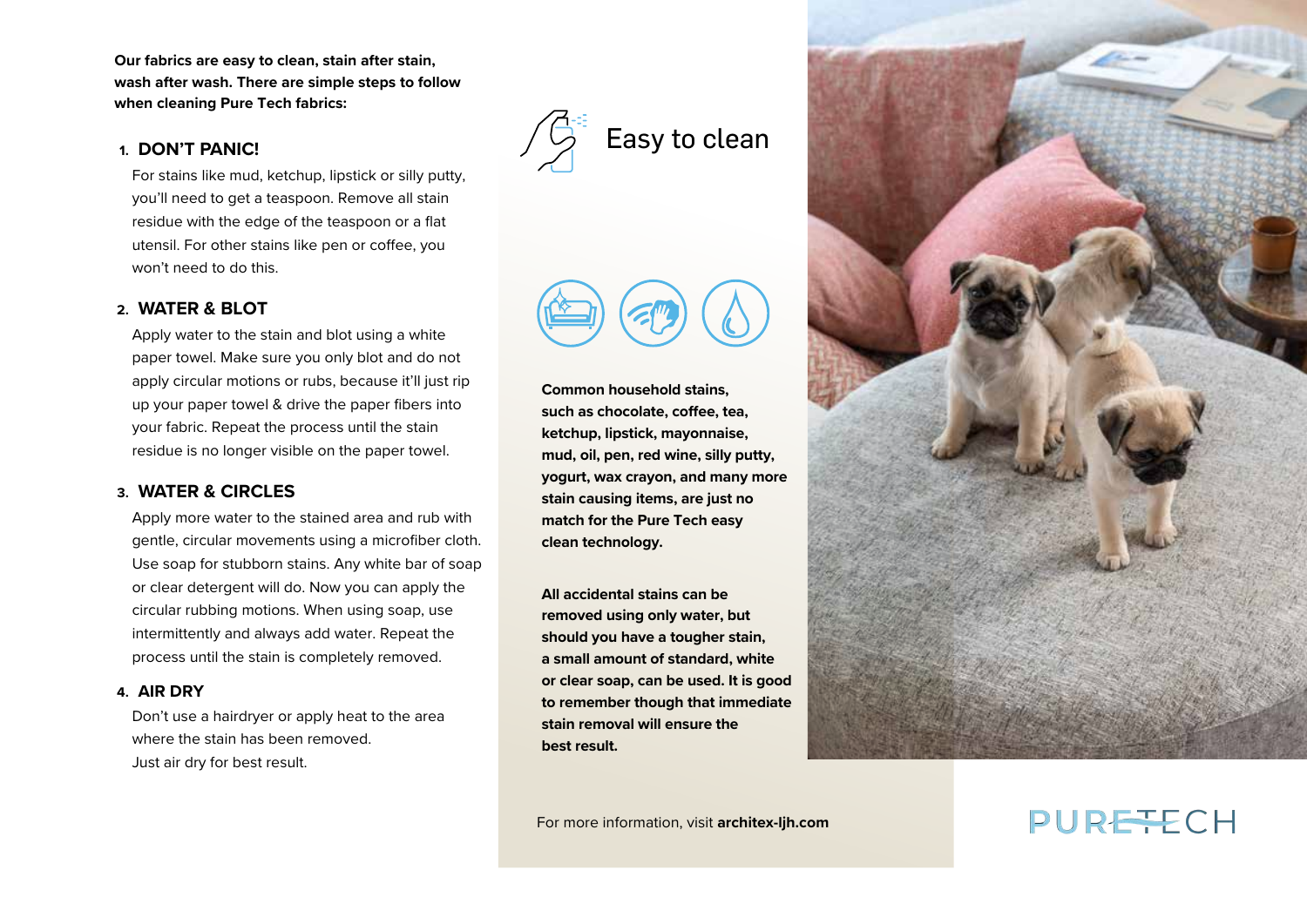## **PURETECH**

## $\mathcal{P}_{\mathcal{A}}^{\mathcal{A}}$  EASY TO CLEAN

**ATTRACTIVE FABRICS** 

 $\overrightarrow{A}$  HIGH PERFORMANCE

DURABLE  $\Longleftrightarrow$ 

ೢೢಁ CHILD & PET-FRIENDLY

## **WHEN YOU SAY PURE TECH IS "ENVIRONMENTALLY FRIENDLY", WHAT DO YOU MEAN?**

Yes! All Pure Tech fabrics are OEKO-TEX® Standard 100 certified, guaranteeing that our fabrics won't release any harmful finishes or chemicals into the environment and are safe to use by humans and pets.

### **HOW DOES PURE TECH WORK?**

During the manufacturing process, the yarns are protected with our unique and well-researched formula resulting in both a stain-resistant and long-wearing fabric, including after multiple washes. We don't use any sprays or after treatments to produce Pure Tech fabrics.

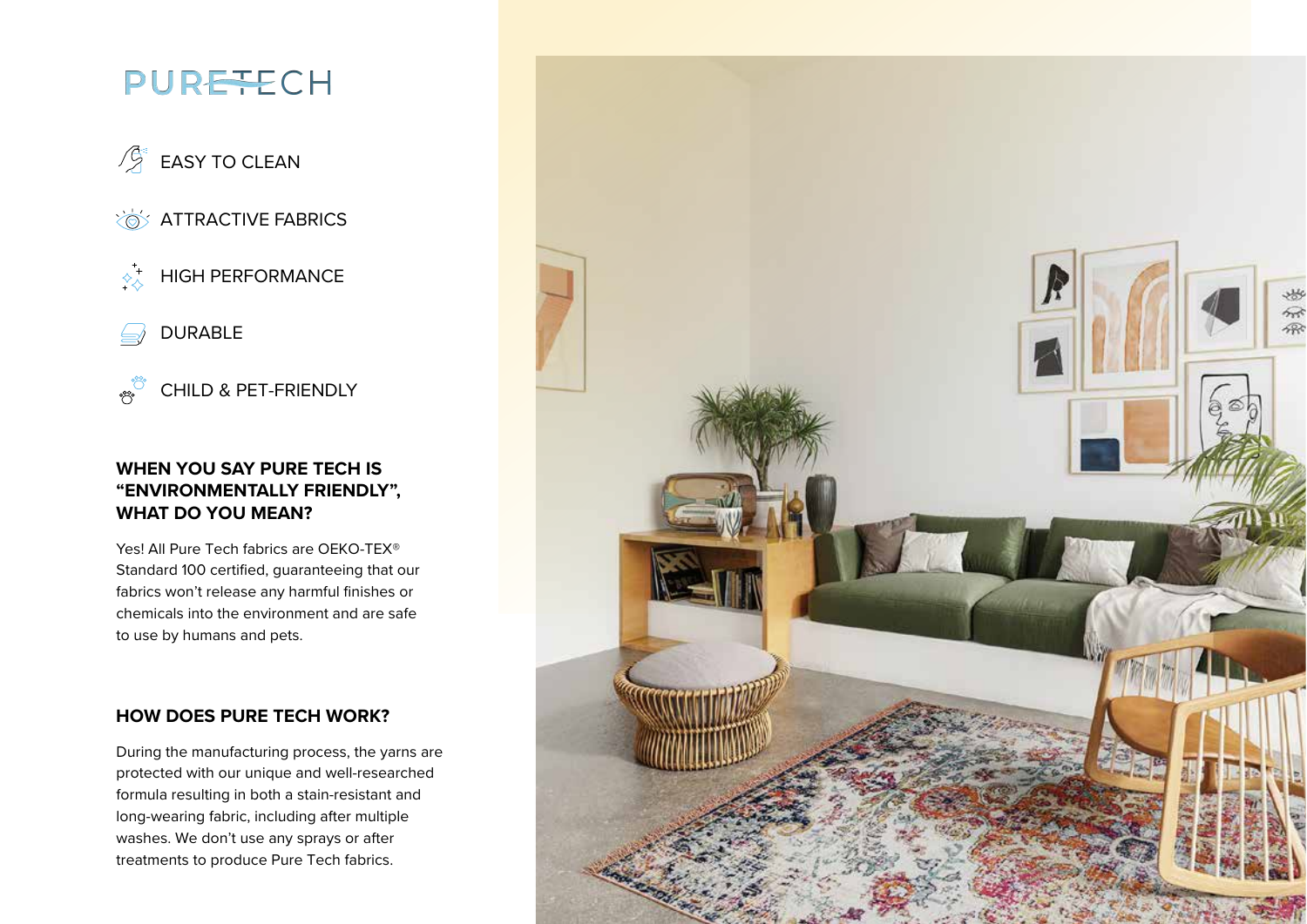

## **DOES PURE TECH FABRIC NEED TO HAVE ANY PROTECTIVE FINISH APPLIED TO PREVENT EVERYDAY DIRT AND GRIME BUILD-UP?**

No, Pure Tech fabric is, by design, stain-resistant and does not need any additional sprays or finishes to keep it being incredibly easy to clean, day after day after day after day. If additional finishes are added, Architex cannot guarantee Pure Tech's unique stain free qualities.

## **WHAT KIND OF STAINS CAN I REMOVE FROM PURE TECH FABRICS?**

All kinds of accidental stains. A complete list by pattern is available on our website.



For more information, visit **architex-ljh.com**